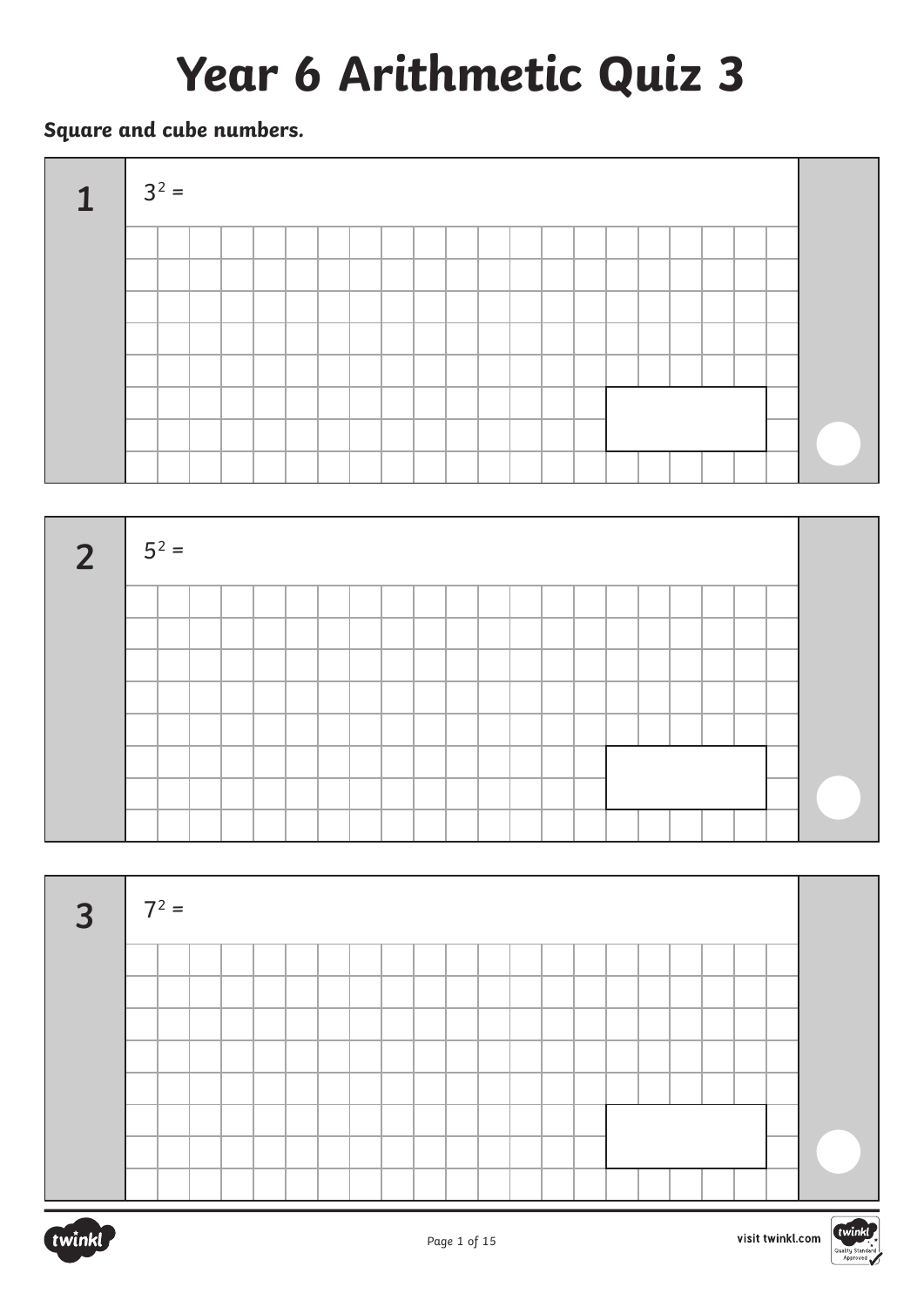| $4 \mid 2^3 =$ |  |  |  |  |  |  |  |  |  |  |  |
|----------------|--|--|--|--|--|--|--|--|--|--|--|
|                |  |  |  |  |  |  |  |  |  |  |  |
|                |  |  |  |  |  |  |  |  |  |  |  |
|                |  |  |  |  |  |  |  |  |  |  |  |
|                |  |  |  |  |  |  |  |  |  |  |  |
|                |  |  |  |  |  |  |  |  |  |  |  |
|                |  |  |  |  |  |  |  |  |  |  |  |
|                |  |  |  |  |  |  |  |  |  |  |  |
|                |  |  |  |  |  |  |  |  |  |  |  |







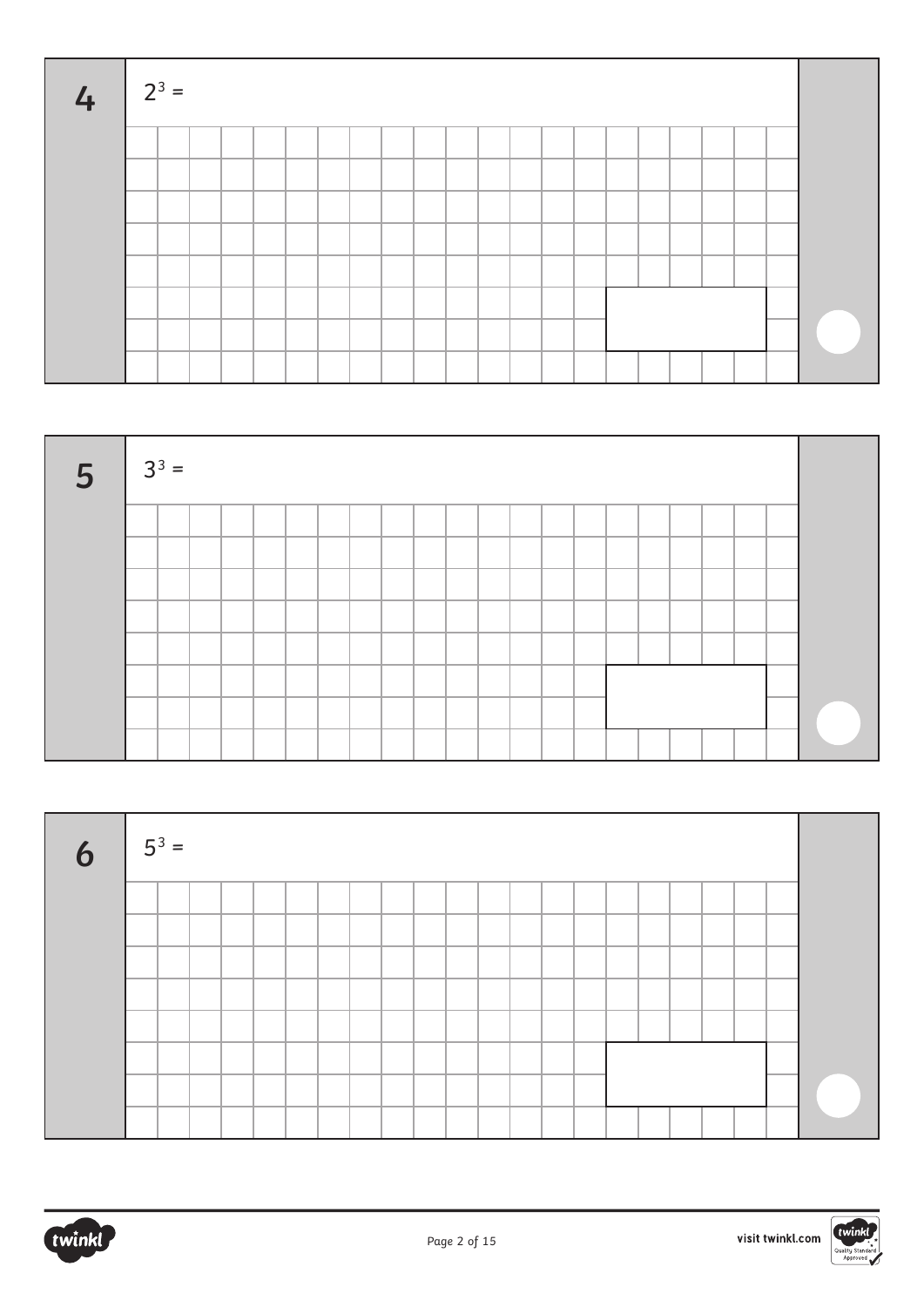## **Multiply by 0 and 1, divide by 1.**

| $\overline{7}$ | $\mid$ 78 × 1 = |  |  |  |  |  |  |  |  |  |  |
|----------------|-----------------|--|--|--|--|--|--|--|--|--|--|
|                |                 |  |  |  |  |  |  |  |  |  |  |
|                |                 |  |  |  |  |  |  |  |  |  |  |
|                |                 |  |  |  |  |  |  |  |  |  |  |
|                |                 |  |  |  |  |  |  |  |  |  |  |
|                |                 |  |  |  |  |  |  |  |  |  |  |
|                |                 |  |  |  |  |  |  |  |  |  |  |
|                |                 |  |  |  |  |  |  |  |  |  |  |
|                |                 |  |  |  |  |  |  |  |  |  |  |

| 8 | $1045 \times 1 =$ |  |  |  |  |  |  |  |  |  |  |
|---|-------------------|--|--|--|--|--|--|--|--|--|--|
|   |                   |  |  |  |  |  |  |  |  |  |  |
|   |                   |  |  |  |  |  |  |  |  |  |  |
|   |                   |  |  |  |  |  |  |  |  |  |  |
|   |                   |  |  |  |  |  |  |  |  |  |  |
|   |                   |  |  |  |  |  |  |  |  |  |  |
|   |                   |  |  |  |  |  |  |  |  |  |  |
|   |                   |  |  |  |  |  |  |  |  |  |  |
|   |                   |  |  |  |  |  |  |  |  |  |  |

| $9   62 \times 0 =$ |  |  |  |  |  |  |  |  |  |  |  |
|---------------------|--|--|--|--|--|--|--|--|--|--|--|
|                     |  |  |  |  |  |  |  |  |  |  |  |
|                     |  |  |  |  |  |  |  |  |  |  |  |
|                     |  |  |  |  |  |  |  |  |  |  |  |
|                     |  |  |  |  |  |  |  |  |  |  |  |
|                     |  |  |  |  |  |  |  |  |  |  |  |
|                     |  |  |  |  |  |  |  |  |  |  |  |
|                     |  |  |  |  |  |  |  |  |  |  |  |
|                     |  |  |  |  |  |  |  |  |  |  |  |



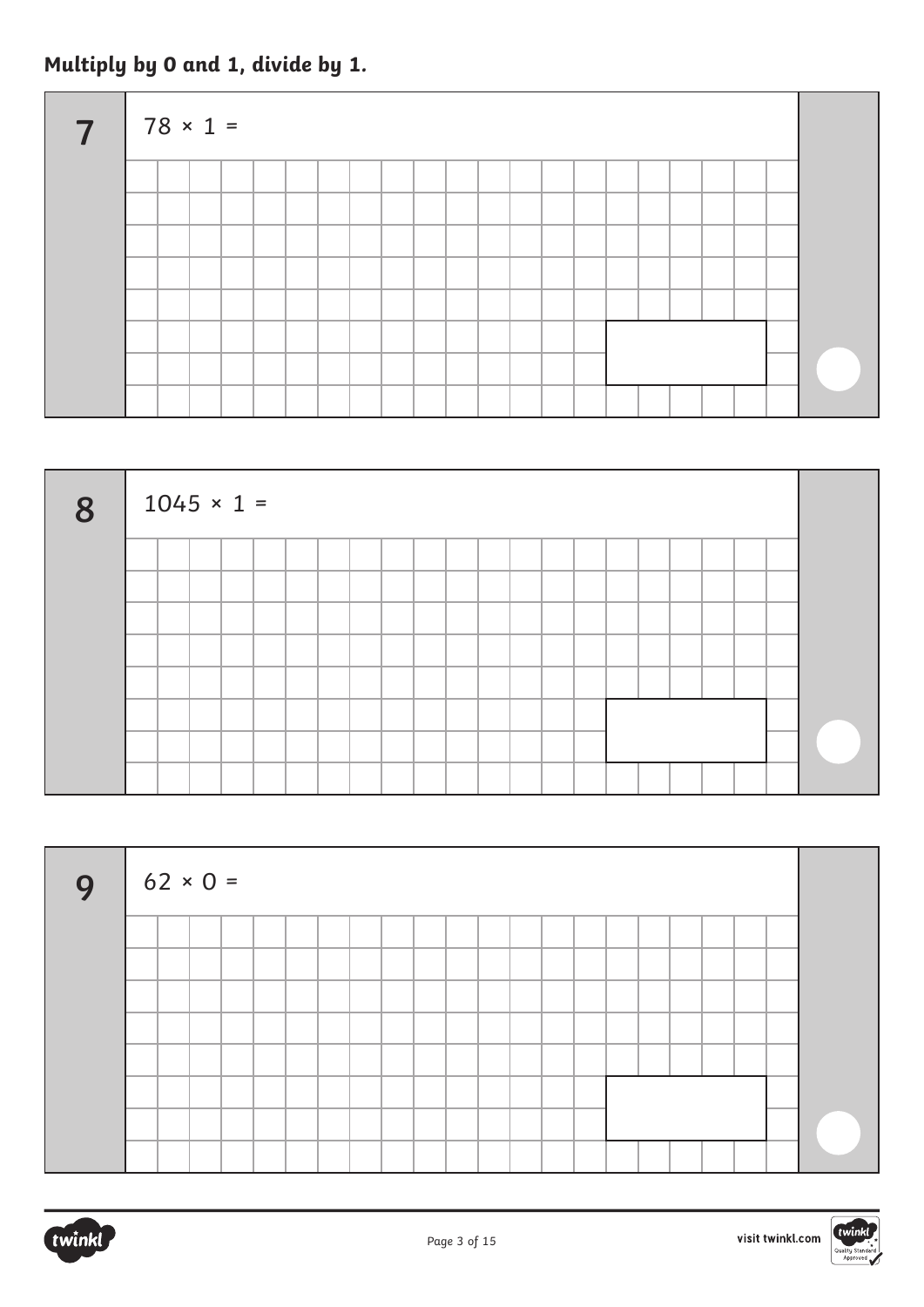| 10 |  | $723 \times 0 =$ |  |  |  |  |  |  |  |  |  |  |
|----|--|------------------|--|--|--|--|--|--|--|--|--|--|
|    |  |                  |  |  |  |  |  |  |  |  |  |  |
|    |  |                  |  |  |  |  |  |  |  |  |  |  |
|    |  |                  |  |  |  |  |  |  |  |  |  |  |
|    |  |                  |  |  |  |  |  |  |  |  |  |  |
|    |  |                  |  |  |  |  |  |  |  |  |  |  |
|    |  |                  |  |  |  |  |  |  |  |  |  |  |
|    |  |                  |  |  |  |  |  |  |  |  |  |  |
|    |  |                  |  |  |  |  |  |  |  |  |  |  |

| $11$ 61 ÷ 1 = |  |  |  |  |  |  |  |  |  |  |  |
|---------------|--|--|--|--|--|--|--|--|--|--|--|
|               |  |  |  |  |  |  |  |  |  |  |  |
|               |  |  |  |  |  |  |  |  |  |  |  |
|               |  |  |  |  |  |  |  |  |  |  |  |
|               |  |  |  |  |  |  |  |  |  |  |  |
|               |  |  |  |  |  |  |  |  |  |  |  |
|               |  |  |  |  |  |  |  |  |  |  |  |
|               |  |  |  |  |  |  |  |  |  |  |  |
|               |  |  |  |  |  |  |  |  |  |  |  |

| $12   261 \div 1 =$ |  |  |  |  |  |  |  |  |  |  |  |
|---------------------|--|--|--|--|--|--|--|--|--|--|--|
|                     |  |  |  |  |  |  |  |  |  |  |  |
|                     |  |  |  |  |  |  |  |  |  |  |  |
|                     |  |  |  |  |  |  |  |  |  |  |  |
|                     |  |  |  |  |  |  |  |  |  |  |  |
|                     |  |  |  |  |  |  |  |  |  |  |  |
|                     |  |  |  |  |  |  |  |  |  |  |  |
|                     |  |  |  |  |  |  |  |  |  |  |  |
|                     |  |  |  |  |  |  |  |  |  |  |  |





visit twinkl.com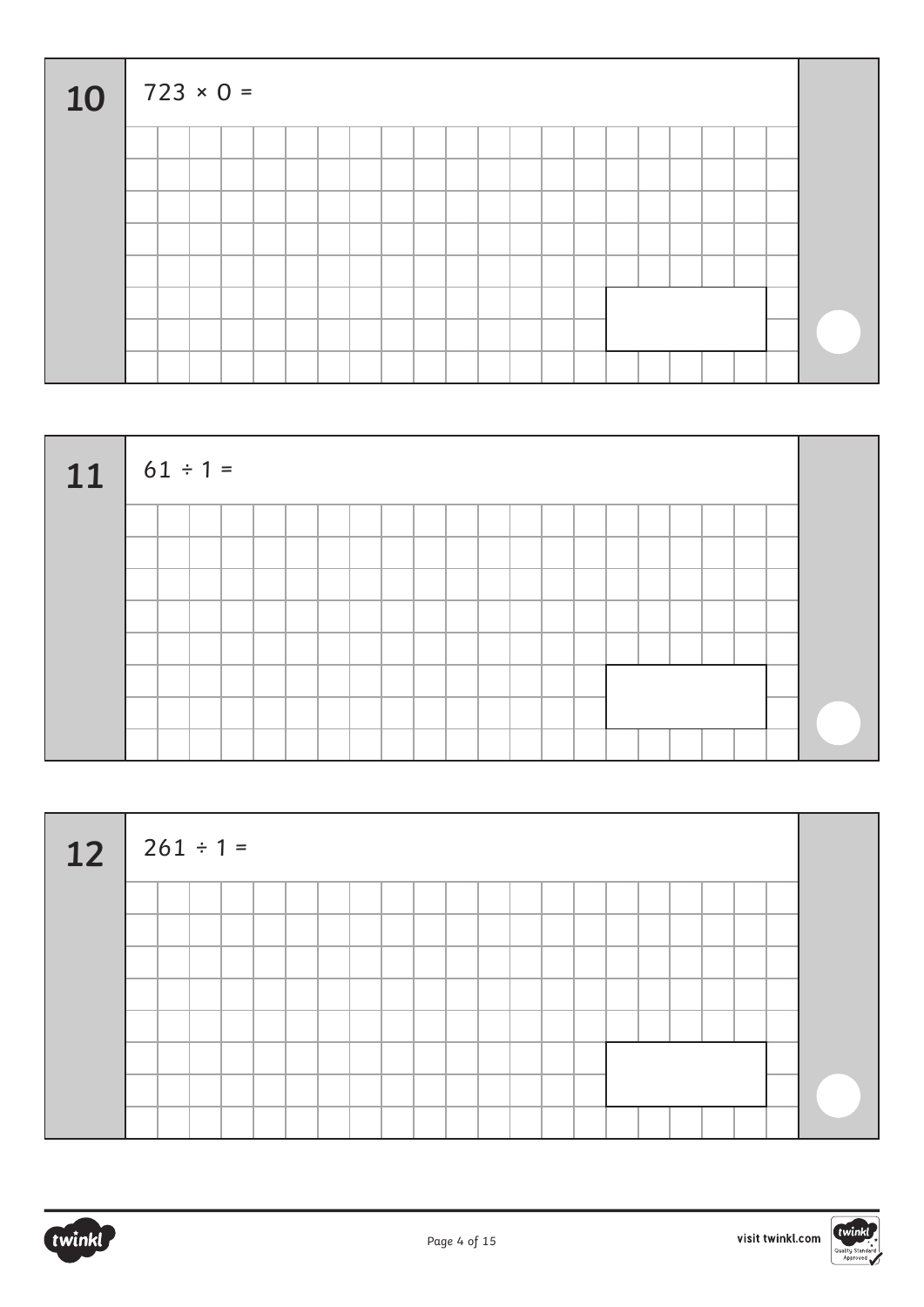# **Multiplying three numbers.**

| $13$ $9 \times 4 \times 8 =$ |  |  |  |  |  |  |  |  |  |  |  |
|------------------------------|--|--|--|--|--|--|--|--|--|--|--|
|                              |  |  |  |  |  |  |  |  |  |  |  |
|                              |  |  |  |  |  |  |  |  |  |  |  |
|                              |  |  |  |  |  |  |  |  |  |  |  |
|                              |  |  |  |  |  |  |  |  |  |  |  |
|                              |  |  |  |  |  |  |  |  |  |  |  |
|                              |  |  |  |  |  |  |  |  |  |  |  |
|                              |  |  |  |  |  |  |  |  |  |  |  |
|                              |  |  |  |  |  |  |  |  |  |  |  |



| $15$ 3 x 5 x 6 = |  |  |  |  |  |  |  |  |  |  |  |
|------------------|--|--|--|--|--|--|--|--|--|--|--|
|                  |  |  |  |  |  |  |  |  |  |  |  |
|                  |  |  |  |  |  |  |  |  |  |  |  |
|                  |  |  |  |  |  |  |  |  |  |  |  |
|                  |  |  |  |  |  |  |  |  |  |  |  |
|                  |  |  |  |  |  |  |  |  |  |  |  |
|                  |  |  |  |  |  |  |  |  |  |  |  |
|                  |  |  |  |  |  |  |  |  |  |  |  |
|                  |  |  |  |  |  |  |  |  |  |  |  |

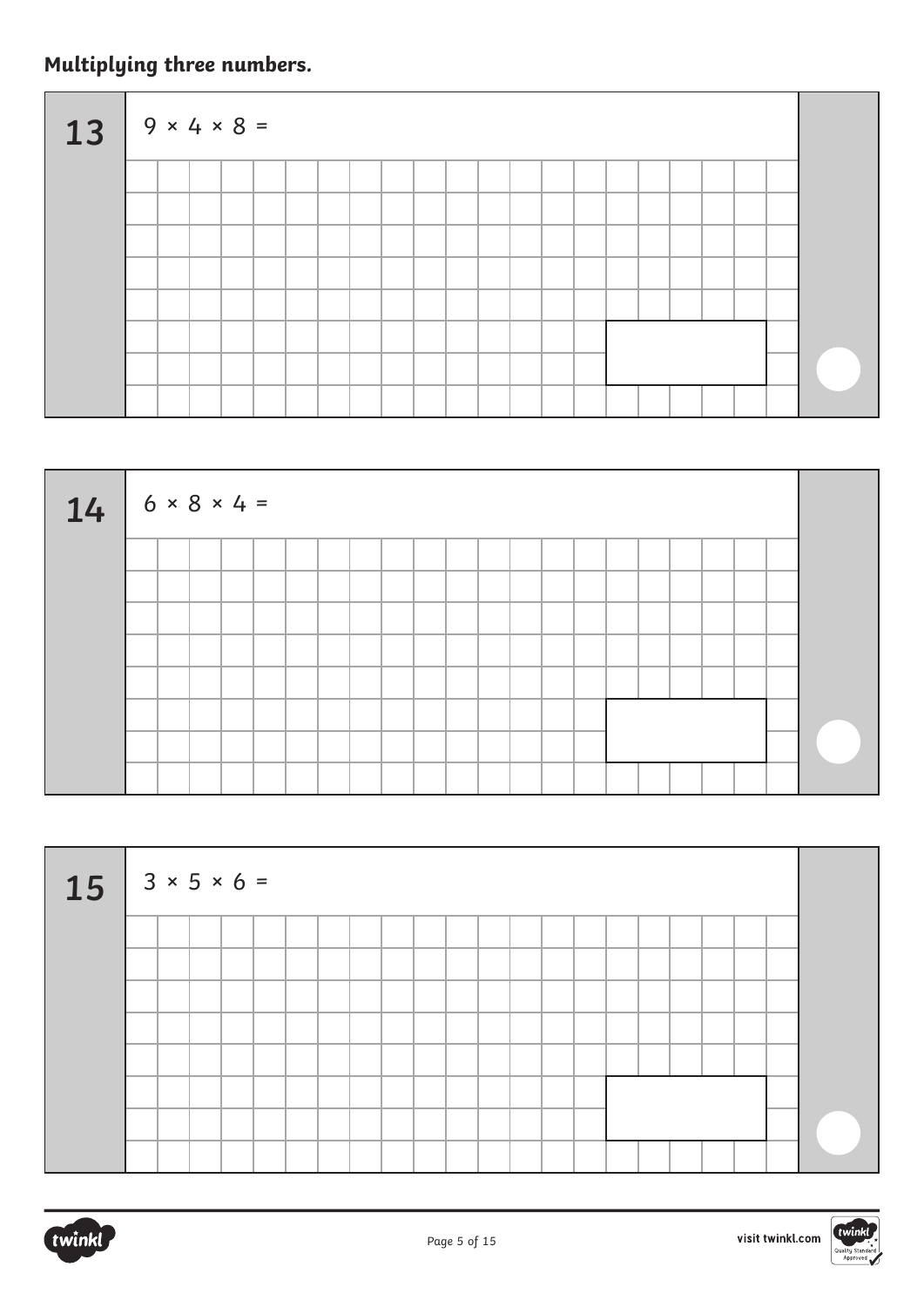| $16$   2 × 5 × 7 = |  |  |  |  |  |  |  |  |  |  |  |
|--------------------|--|--|--|--|--|--|--|--|--|--|--|
|                    |  |  |  |  |  |  |  |  |  |  |  |
|                    |  |  |  |  |  |  |  |  |  |  |  |
|                    |  |  |  |  |  |  |  |  |  |  |  |
|                    |  |  |  |  |  |  |  |  |  |  |  |
|                    |  |  |  |  |  |  |  |  |  |  |  |
|                    |  |  |  |  |  |  |  |  |  |  |  |
|                    |  |  |  |  |  |  |  |  |  |  |  |
|                    |  |  |  |  |  |  |  |  |  |  |  |

| $17   8 \times 7 \times 4 =$ |  |  |  |  |  |  |  |  |  |  |  |
|------------------------------|--|--|--|--|--|--|--|--|--|--|--|
|                              |  |  |  |  |  |  |  |  |  |  |  |
|                              |  |  |  |  |  |  |  |  |  |  |  |
|                              |  |  |  |  |  |  |  |  |  |  |  |
|                              |  |  |  |  |  |  |  |  |  |  |  |
|                              |  |  |  |  |  |  |  |  |  |  |  |
|                              |  |  |  |  |  |  |  |  |  |  |  |
|                              |  |  |  |  |  |  |  |  |  |  |  |
|                              |  |  |  |  |  |  |  |  |  |  |  |

| $18$ 7 × 8 × 3 = |  |  |  |  |  |  |  |  |  |  |  |
|------------------|--|--|--|--|--|--|--|--|--|--|--|
|                  |  |  |  |  |  |  |  |  |  |  |  |
|                  |  |  |  |  |  |  |  |  |  |  |  |
|                  |  |  |  |  |  |  |  |  |  |  |  |
|                  |  |  |  |  |  |  |  |  |  |  |  |
|                  |  |  |  |  |  |  |  |  |  |  |  |
|                  |  |  |  |  |  |  |  |  |  |  |  |
|                  |  |  |  |  |  |  |  |  |  |  |  |
|                  |  |  |  |  |  |  |  |  |  |  |  |



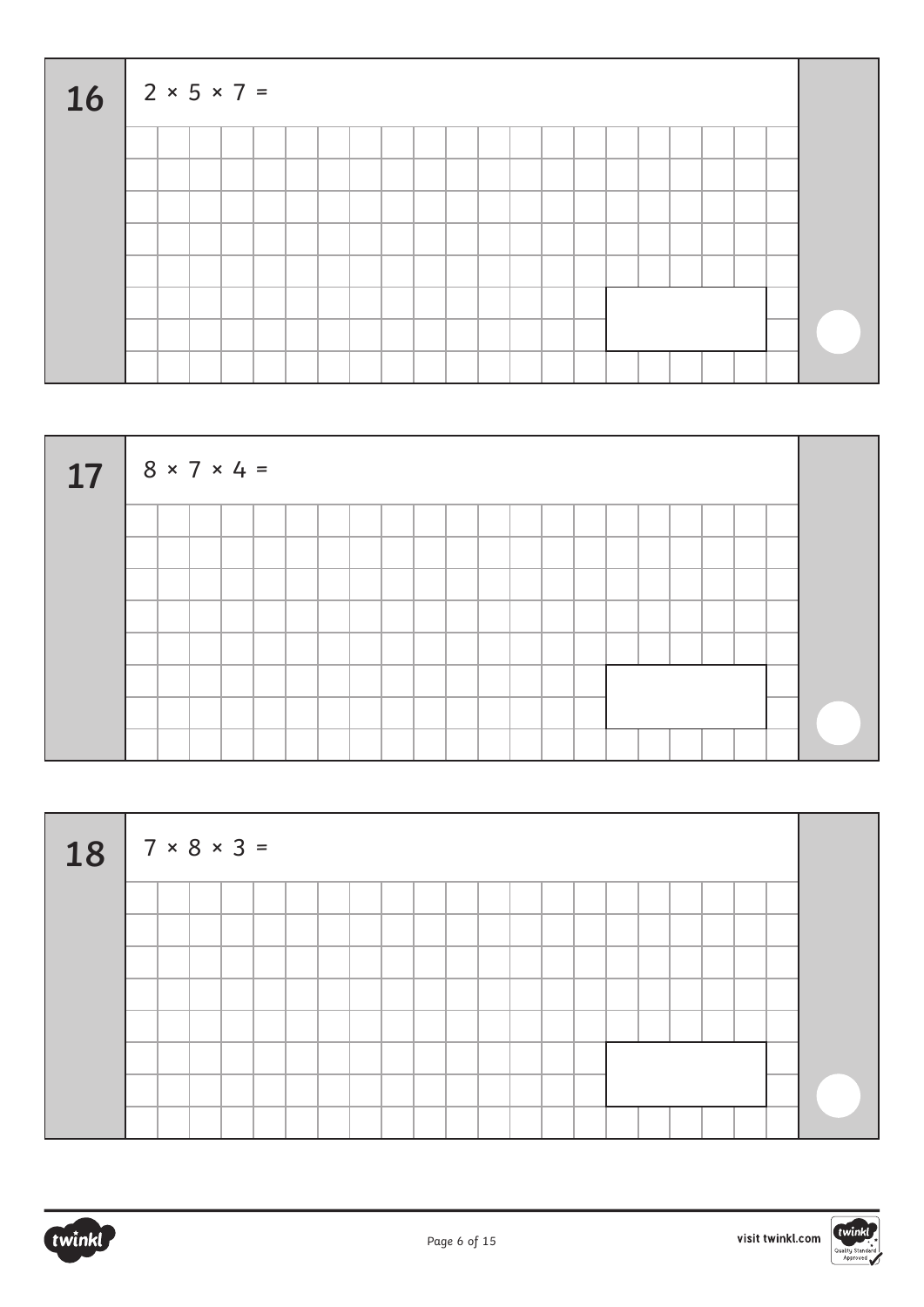# **Multiplying using formal written methods.**

| $19   48 \times 5 =$ |  |  |  |  |  |  |  |  |  |  |  |
|----------------------|--|--|--|--|--|--|--|--|--|--|--|
|                      |  |  |  |  |  |  |  |  |  |  |  |
|                      |  |  |  |  |  |  |  |  |  |  |  |
|                      |  |  |  |  |  |  |  |  |  |  |  |
|                      |  |  |  |  |  |  |  |  |  |  |  |
|                      |  |  |  |  |  |  |  |  |  |  |  |
|                      |  |  |  |  |  |  |  |  |  |  |  |
|                      |  |  |  |  |  |  |  |  |  |  |  |
|                      |  |  |  |  |  |  |  |  |  |  |  |

| $20$ $57 \times 4 =$ |  |  |  |  |  |  |  |  |  |  |  |
|----------------------|--|--|--|--|--|--|--|--|--|--|--|
|                      |  |  |  |  |  |  |  |  |  |  |  |
|                      |  |  |  |  |  |  |  |  |  |  |  |
|                      |  |  |  |  |  |  |  |  |  |  |  |
|                      |  |  |  |  |  |  |  |  |  |  |  |
|                      |  |  |  |  |  |  |  |  |  |  |  |
|                      |  |  |  |  |  |  |  |  |  |  |  |
|                      |  |  |  |  |  |  |  |  |  |  |  |
|                      |  |  |  |  |  |  |  |  |  |  |  |

| $21$ 37 × 8 = |  |  |  |  |  |  |  |  |  |  |  |  |
|---------------|--|--|--|--|--|--|--|--|--|--|--|--|
|               |  |  |  |  |  |  |  |  |  |  |  |  |
|               |  |  |  |  |  |  |  |  |  |  |  |  |
|               |  |  |  |  |  |  |  |  |  |  |  |  |
|               |  |  |  |  |  |  |  |  |  |  |  |  |
|               |  |  |  |  |  |  |  |  |  |  |  |  |
|               |  |  |  |  |  |  |  |  |  |  |  |  |
|               |  |  |  |  |  |  |  |  |  |  |  |  |
|               |  |  |  |  |  |  |  |  |  |  |  |  |

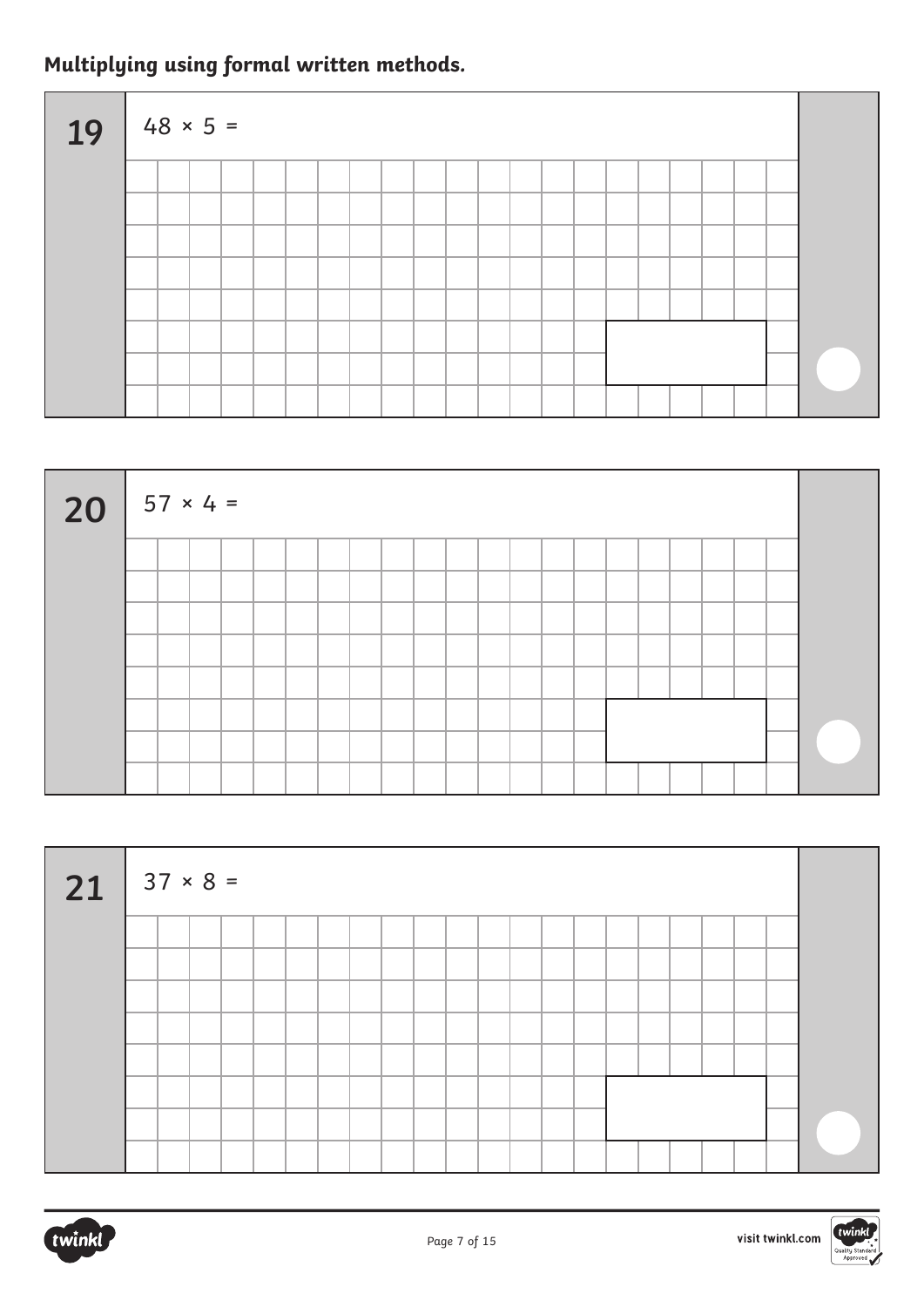| 22 | $472 \times 68 =$ |  |  |  |  |  |  |  |  |  |  |  |
|----|-------------------|--|--|--|--|--|--|--|--|--|--|--|
|    |                   |  |  |  |  |  |  |  |  |  |  |  |
|    |                   |  |  |  |  |  |  |  |  |  |  |  |
|    |                   |  |  |  |  |  |  |  |  |  |  |  |
|    |                   |  |  |  |  |  |  |  |  |  |  |  |
|    |                   |  |  |  |  |  |  |  |  |  |  |  |
|    |                   |  |  |  |  |  |  |  |  |  |  |  |
|    |                   |  |  |  |  |  |  |  |  |  |  |  |
|    |                   |  |  |  |  |  |  |  |  |  |  |  |
|    |                   |  |  |  |  |  |  |  |  |  |  |  |
|    |                   |  |  |  |  |  |  |  |  |  |  |  |
|    |                   |  |  |  |  |  |  |  |  |  |  |  |
|    |                   |  |  |  |  |  |  |  |  |  |  |  |
|    |                   |  |  |  |  |  |  |  |  |  |  |  |
|    |                   |  |  |  |  |  |  |  |  |  |  |  |
|    |                   |  |  |  |  |  |  |  |  |  |  |  |

|    |  | $593 \times 34 =$ |  |  |  |  |  |  |  |  |  |  |  |  |
|----|--|-------------------|--|--|--|--|--|--|--|--|--|--|--|--|
| 23 |  |                   |  |  |  |  |  |  |  |  |  |  |  |  |
|    |  |                   |  |  |  |  |  |  |  |  |  |  |  |  |
|    |  |                   |  |  |  |  |  |  |  |  |  |  |  |  |
|    |  |                   |  |  |  |  |  |  |  |  |  |  |  |  |
|    |  |                   |  |  |  |  |  |  |  |  |  |  |  |  |
|    |  |                   |  |  |  |  |  |  |  |  |  |  |  |  |
|    |  |                   |  |  |  |  |  |  |  |  |  |  |  |  |
|    |  |                   |  |  |  |  |  |  |  |  |  |  |  |  |
|    |  |                   |  |  |  |  |  |  |  |  |  |  |  |  |
|    |  |                   |  |  |  |  |  |  |  |  |  |  |  |  |
|    |  |                   |  |  |  |  |  |  |  |  |  |  |  |  |
|    |  |                   |  |  |  |  |  |  |  |  |  |  |  |  |
|    |  |                   |  |  |  |  |  |  |  |  |  |  |  |  |
|    |  |                   |  |  |  |  |  |  |  |  |  |  |  |  |
|    |  |                   |  |  |  |  |  |  |  |  |  |  |  |  |
|    |  |                   |  |  |  |  |  |  |  |  |  |  |  |  |

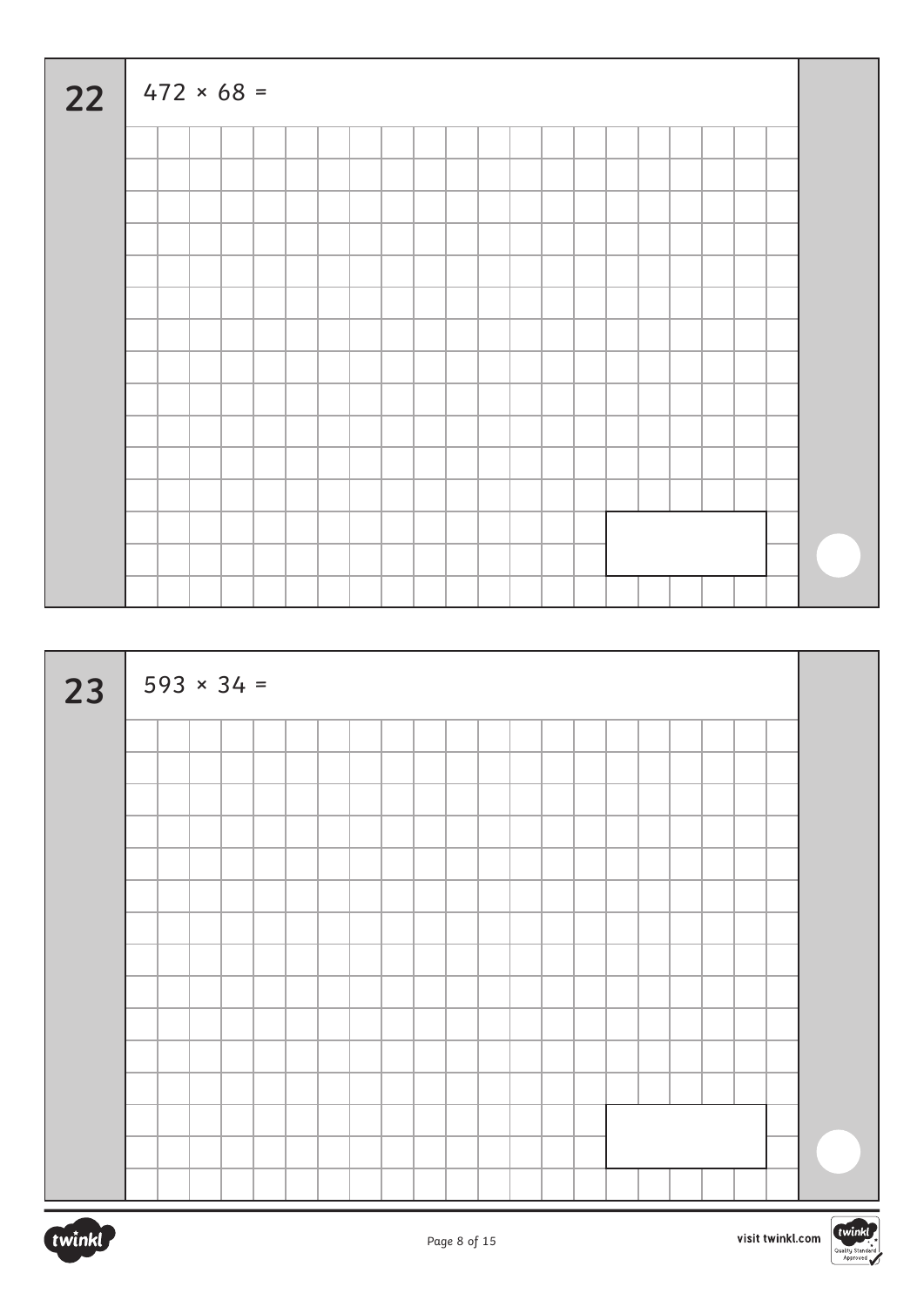| 24 |  | $772 \times 87 =$ |  |  |  |  |  |  |  |  |  |
|----|--|-------------------|--|--|--|--|--|--|--|--|--|
|    |  |                   |  |  |  |  |  |  |  |  |  |
|    |  |                   |  |  |  |  |  |  |  |  |  |
|    |  |                   |  |  |  |  |  |  |  |  |  |
|    |  |                   |  |  |  |  |  |  |  |  |  |
|    |  |                   |  |  |  |  |  |  |  |  |  |
|    |  |                   |  |  |  |  |  |  |  |  |  |
|    |  |                   |  |  |  |  |  |  |  |  |  |
|    |  |                   |  |  |  |  |  |  |  |  |  |
|    |  |                   |  |  |  |  |  |  |  |  |  |
|    |  |                   |  |  |  |  |  |  |  |  |  |
|    |  |                   |  |  |  |  |  |  |  |  |  |
|    |  |                   |  |  |  |  |  |  |  |  |  |
|    |  |                   |  |  |  |  |  |  |  |  |  |
|    |  |                   |  |  |  |  |  |  |  |  |  |
|    |  |                   |  |  |  |  |  |  |  |  |  |
|    |  |                   |  |  |  |  |  |  |  |  |  |

| 25 |  | $2288 \times 14 =$ |  |  |  |  |  |  |  |  |  |  |  |  |
|----|--|--------------------|--|--|--|--|--|--|--|--|--|--|--|--|
|    |  |                    |  |  |  |  |  |  |  |  |  |  |  |  |
|    |  |                    |  |  |  |  |  |  |  |  |  |  |  |  |
|    |  |                    |  |  |  |  |  |  |  |  |  |  |  |  |
|    |  |                    |  |  |  |  |  |  |  |  |  |  |  |  |
|    |  |                    |  |  |  |  |  |  |  |  |  |  |  |  |
|    |  |                    |  |  |  |  |  |  |  |  |  |  |  |  |
|    |  |                    |  |  |  |  |  |  |  |  |  |  |  |  |
|    |  |                    |  |  |  |  |  |  |  |  |  |  |  |  |
|    |  |                    |  |  |  |  |  |  |  |  |  |  |  |  |
|    |  |                    |  |  |  |  |  |  |  |  |  |  |  |  |
|    |  |                    |  |  |  |  |  |  |  |  |  |  |  |  |
|    |  |                    |  |  |  |  |  |  |  |  |  |  |  |  |
|    |  |                    |  |  |  |  |  |  |  |  |  |  |  |  |
|    |  |                    |  |  |  |  |  |  |  |  |  |  |  |  |
|    |  |                    |  |  |  |  |  |  |  |  |  |  |  |  |

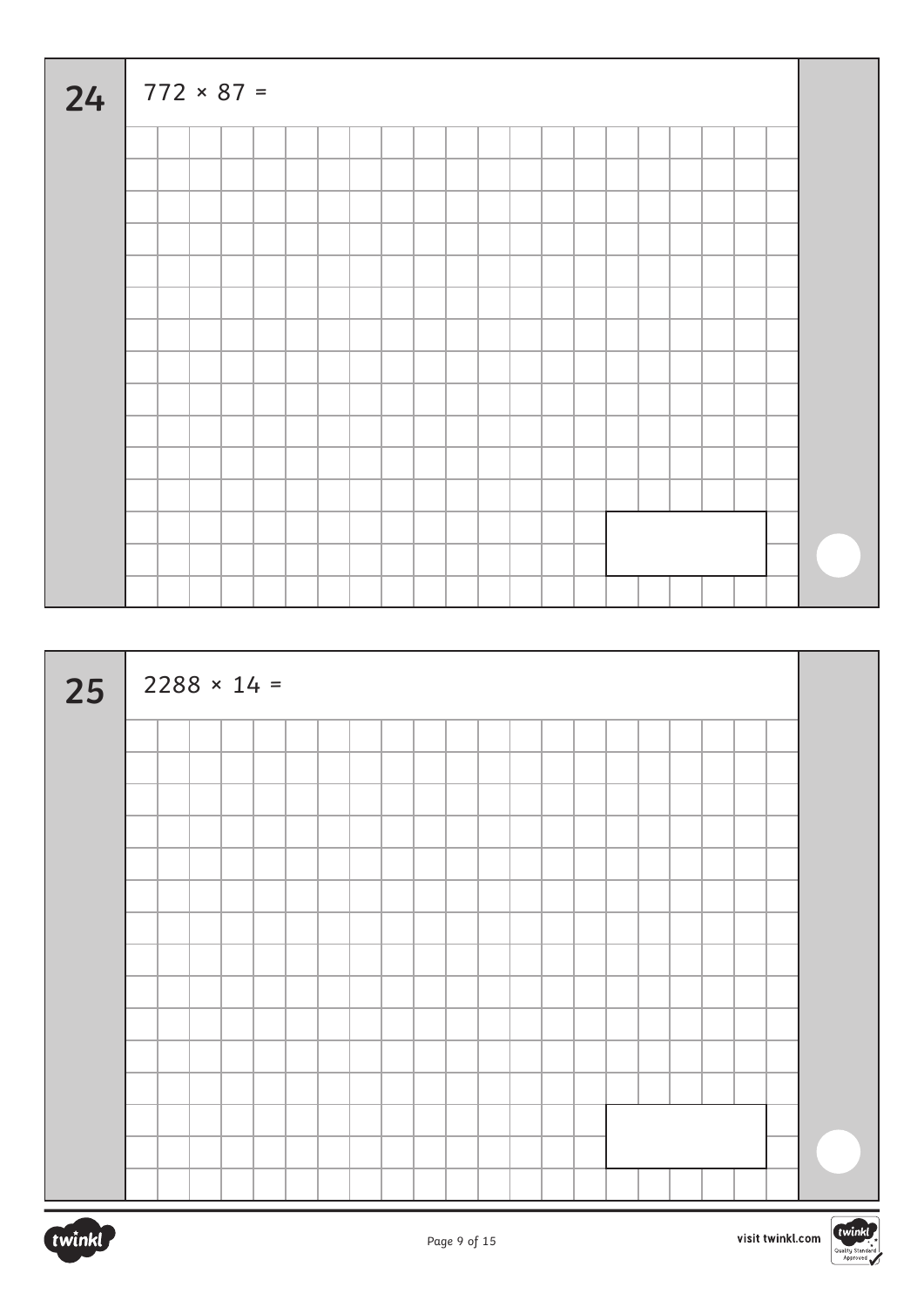| 26 | $3725 \times 21 =$ |  |  |  |  |  |  |  |  |  |  |   |
|----|--------------------|--|--|--|--|--|--|--|--|--|--|---|
|    |                    |  |  |  |  |  |  |  |  |  |  |   |
|    |                    |  |  |  |  |  |  |  |  |  |  |   |
|    |                    |  |  |  |  |  |  |  |  |  |  |   |
|    |                    |  |  |  |  |  |  |  |  |  |  |   |
|    |                    |  |  |  |  |  |  |  |  |  |  |   |
|    |                    |  |  |  |  |  |  |  |  |  |  |   |
|    |                    |  |  |  |  |  |  |  |  |  |  |   |
|    |                    |  |  |  |  |  |  |  |  |  |  |   |
|    |                    |  |  |  |  |  |  |  |  |  |  |   |
|    |                    |  |  |  |  |  |  |  |  |  |  |   |
|    |                    |  |  |  |  |  |  |  |  |  |  |   |
|    |                    |  |  |  |  |  |  |  |  |  |  |   |
|    |                    |  |  |  |  |  |  |  |  |  |  |   |
|    |                    |  |  |  |  |  |  |  |  |  |  |   |
|    |                    |  |  |  |  |  |  |  |  |  |  |   |
| ┱  |                    |  |  |  |  |  |  |  |  |  |  | ┲ |

| 27 |  |  | $2749 \times 26 =$ |  |  |  |  |  |  |  |  |  |
|----|--|--|--------------------|--|--|--|--|--|--|--|--|--|
|    |  |  |                    |  |  |  |  |  |  |  |  |  |
|    |  |  |                    |  |  |  |  |  |  |  |  |  |
|    |  |  |                    |  |  |  |  |  |  |  |  |  |
|    |  |  |                    |  |  |  |  |  |  |  |  |  |
|    |  |  |                    |  |  |  |  |  |  |  |  |  |
|    |  |  |                    |  |  |  |  |  |  |  |  |  |
|    |  |  |                    |  |  |  |  |  |  |  |  |  |
|    |  |  |                    |  |  |  |  |  |  |  |  |  |
|    |  |  |                    |  |  |  |  |  |  |  |  |  |
|    |  |  |                    |  |  |  |  |  |  |  |  |  |
|    |  |  |                    |  |  |  |  |  |  |  |  |  |
|    |  |  |                    |  |  |  |  |  |  |  |  |  |
|    |  |  |                    |  |  |  |  |  |  |  |  |  |
|    |  |  |                    |  |  |  |  |  |  |  |  |  |
|    |  |  |                    |  |  |  |  |  |  |  |  |  |



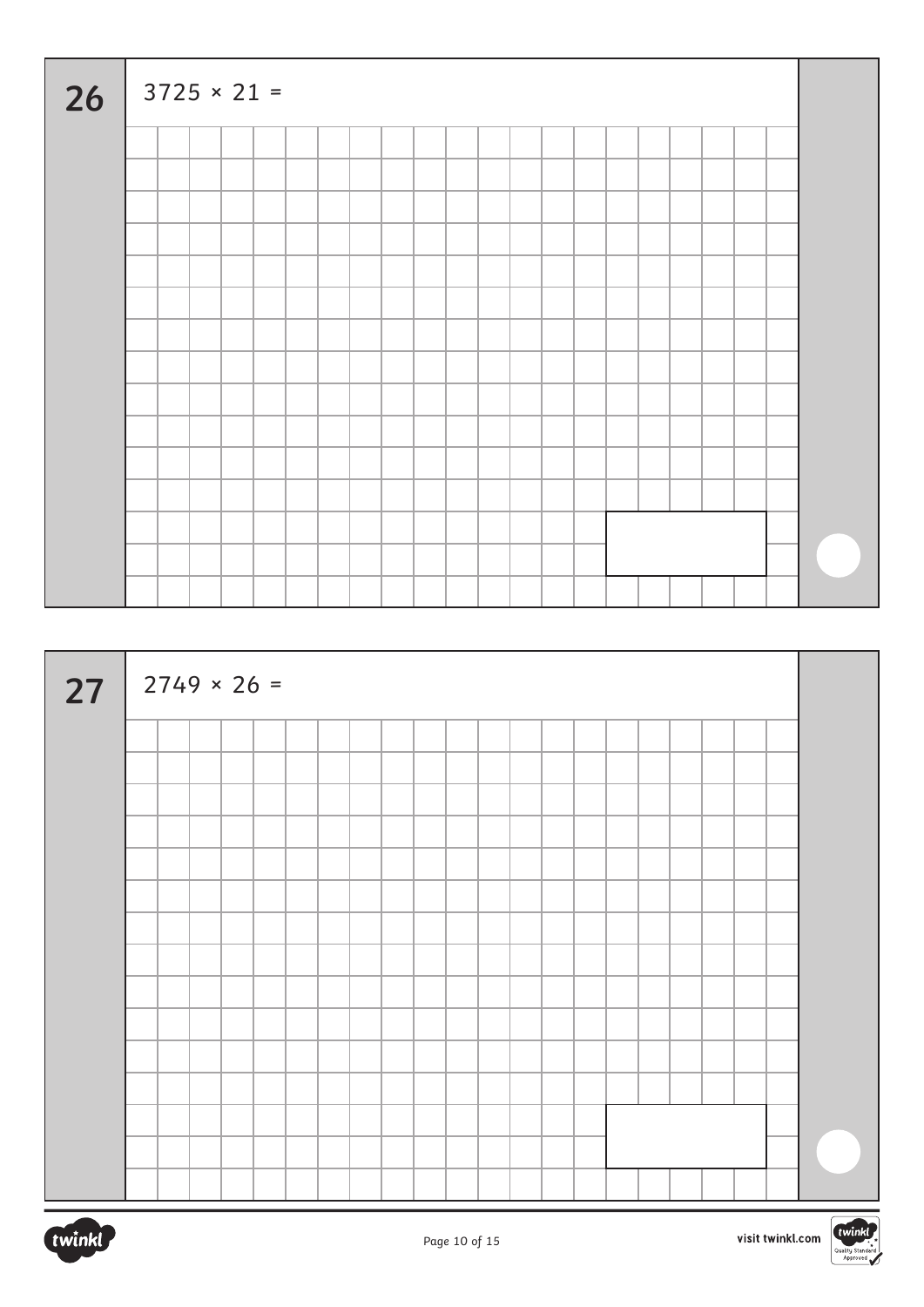# **Dividing using formal written methods.**

| $28$ $272 \div 4 =$ |  |  |  |  |  |  |  |  |  |  |  |
|---------------------|--|--|--|--|--|--|--|--|--|--|--|
|                     |  |  |  |  |  |  |  |  |  |  |  |
|                     |  |  |  |  |  |  |  |  |  |  |  |
|                     |  |  |  |  |  |  |  |  |  |  |  |
|                     |  |  |  |  |  |  |  |  |  |  |  |
|                     |  |  |  |  |  |  |  |  |  |  |  |
|                     |  |  |  |  |  |  |  |  |  |  |  |
|                     |  |  |  |  |  |  |  |  |  |  |  |
|                     |  |  |  |  |  |  |  |  |  |  |  |

| $29   696 \div 8 =$ |  |  |  |  |  |  |  |  |  |  |
|---------------------|--|--|--|--|--|--|--|--|--|--|
|                     |  |  |  |  |  |  |  |  |  |  |
|                     |  |  |  |  |  |  |  |  |  |  |
|                     |  |  |  |  |  |  |  |  |  |  |
|                     |  |  |  |  |  |  |  |  |  |  |
|                     |  |  |  |  |  |  |  |  |  |  |
|                     |  |  |  |  |  |  |  |  |  |  |
|                     |  |  |  |  |  |  |  |  |  |  |

| $30   972 \div 9 =$ |  |  |  |  |  |  |  |  |  |  |  |
|---------------------|--|--|--|--|--|--|--|--|--|--|--|
|                     |  |  |  |  |  |  |  |  |  |  |  |
|                     |  |  |  |  |  |  |  |  |  |  |  |
|                     |  |  |  |  |  |  |  |  |  |  |  |
|                     |  |  |  |  |  |  |  |  |  |  |  |
|                     |  |  |  |  |  |  |  |  |  |  |  |
|                     |  |  |  |  |  |  |  |  |  |  |  |
|                     |  |  |  |  |  |  |  |  |  |  |  |
|                     |  |  |  |  |  |  |  |  |  |  |  |

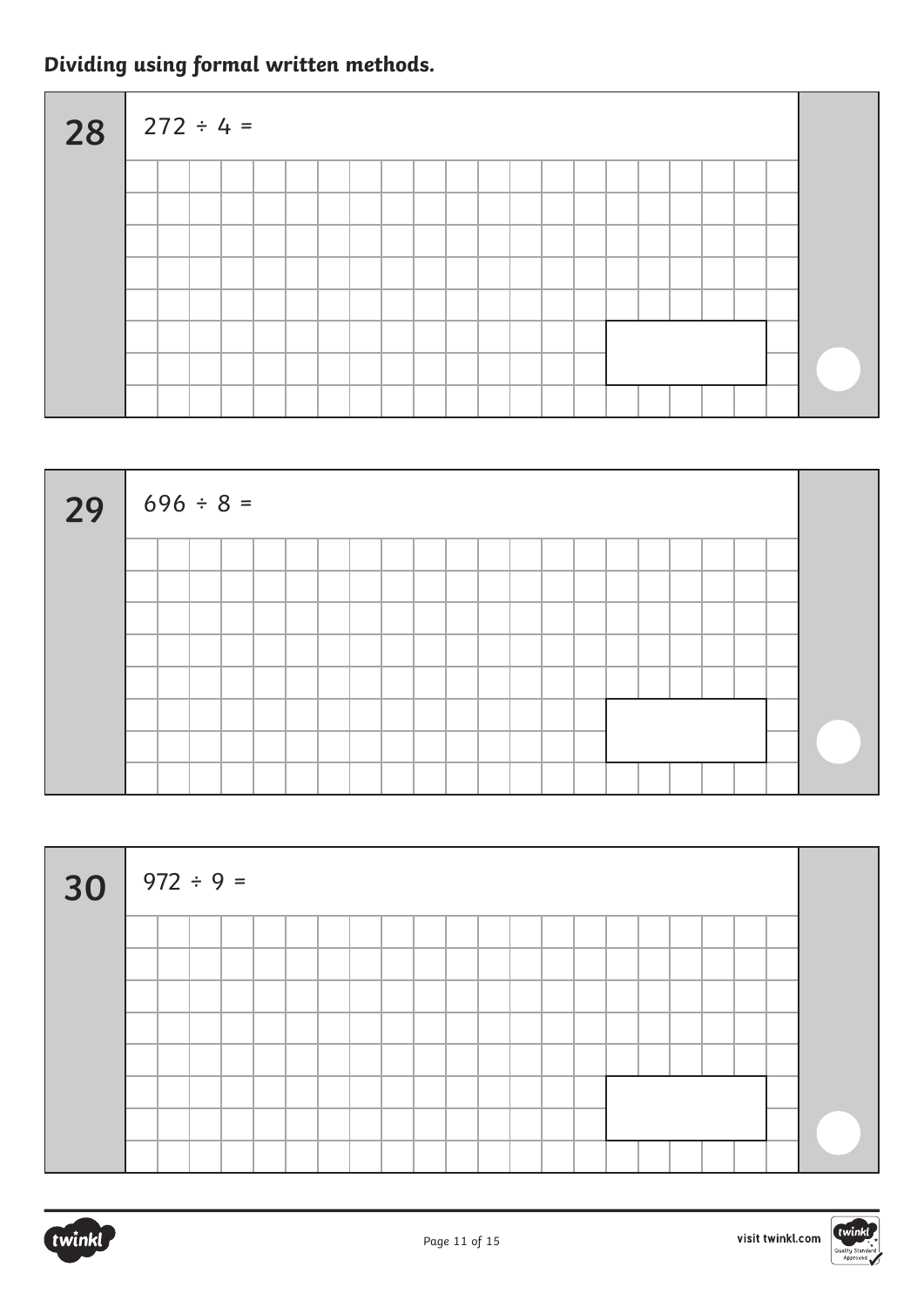| 31 | $322 \div 23 =$ |  |  |  |  |  |  |  |  |  |  |  |
|----|-----------------|--|--|--|--|--|--|--|--|--|--|--|
|    |                 |  |  |  |  |  |  |  |  |  |  |  |
|    |                 |  |  |  |  |  |  |  |  |  |  |  |
|    |                 |  |  |  |  |  |  |  |  |  |  |  |
|    |                 |  |  |  |  |  |  |  |  |  |  |  |
|    |                 |  |  |  |  |  |  |  |  |  |  |  |
|    |                 |  |  |  |  |  |  |  |  |  |  |  |
|    |                 |  |  |  |  |  |  |  |  |  |  |  |
|    |                 |  |  |  |  |  |  |  |  |  |  |  |
|    |                 |  |  |  |  |  |  |  |  |  |  |  |
|    |                 |  |  |  |  |  |  |  |  |  |  |  |
|    |                 |  |  |  |  |  |  |  |  |  |  |  |
|    |                 |  |  |  |  |  |  |  |  |  |  |  |
|    |                 |  |  |  |  |  |  |  |  |  |  |  |
|    |                 |  |  |  |  |  |  |  |  |  |  |  |
|    |                 |  |  |  |  |  |  |  |  |  |  |  |

| $32   403 \div 31 =$ |  |  |  |  |  |  |  |  |  |  |  |  |  |  |
|----------------------|--|--|--|--|--|--|--|--|--|--|--|--|--|--|
|                      |  |  |  |  |  |  |  |  |  |  |  |  |  |  |
|                      |  |  |  |  |  |  |  |  |  |  |  |  |  |  |
|                      |  |  |  |  |  |  |  |  |  |  |  |  |  |  |
|                      |  |  |  |  |  |  |  |  |  |  |  |  |  |  |
|                      |  |  |  |  |  |  |  |  |  |  |  |  |  |  |
|                      |  |  |  |  |  |  |  |  |  |  |  |  |  |  |
|                      |  |  |  |  |  |  |  |  |  |  |  |  |  |  |
|                      |  |  |  |  |  |  |  |  |  |  |  |  |  |  |
|                      |  |  |  |  |  |  |  |  |  |  |  |  |  |  |
|                      |  |  |  |  |  |  |  |  |  |  |  |  |  |  |
|                      |  |  |  |  |  |  |  |  |  |  |  |  |  |  |
|                      |  |  |  |  |  |  |  |  |  |  |  |  |  |  |
|                      |  |  |  |  |  |  |  |  |  |  |  |  |  |  |
|                      |  |  |  |  |  |  |  |  |  |  |  |  |  |  |
|                      |  |  |  |  |  |  |  |  |  |  |  |  |  |  |

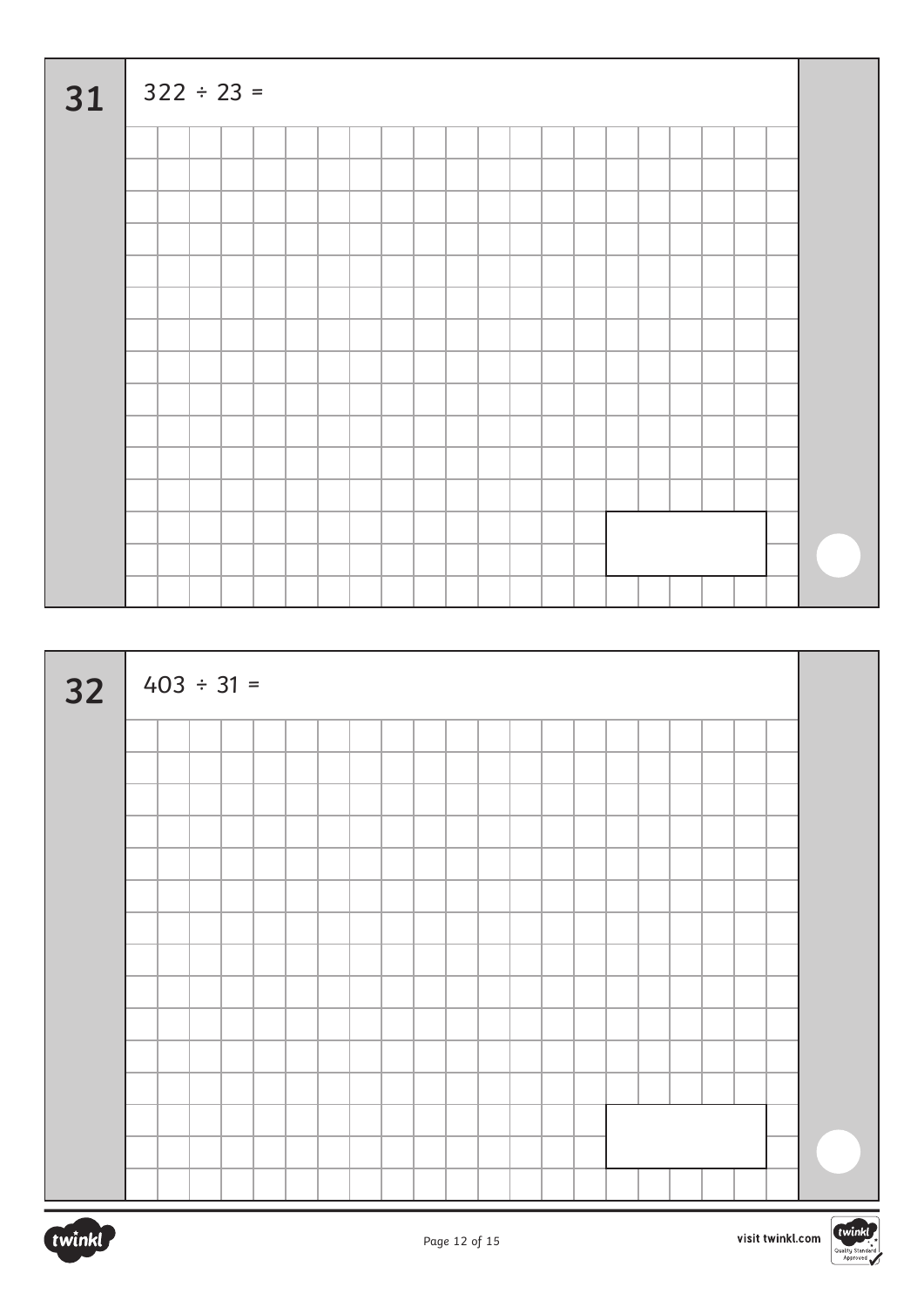| 33 |  | $297 \div 27 =$ |  |  |  |  |  |  |  |  |  |
|----|--|-----------------|--|--|--|--|--|--|--|--|--|
|    |  |                 |  |  |  |  |  |  |  |  |  |
|    |  |                 |  |  |  |  |  |  |  |  |  |
|    |  |                 |  |  |  |  |  |  |  |  |  |
|    |  |                 |  |  |  |  |  |  |  |  |  |
|    |  |                 |  |  |  |  |  |  |  |  |  |
|    |  |                 |  |  |  |  |  |  |  |  |  |
|    |  |                 |  |  |  |  |  |  |  |  |  |
|    |  |                 |  |  |  |  |  |  |  |  |  |
|    |  |                 |  |  |  |  |  |  |  |  |  |
|    |  |                 |  |  |  |  |  |  |  |  |  |
|    |  |                 |  |  |  |  |  |  |  |  |  |
|    |  |                 |  |  |  |  |  |  |  |  |  |
|    |  |                 |  |  |  |  |  |  |  |  |  |
|    |  |                 |  |  |  |  |  |  |  |  |  |
|    |  |                 |  |  |  |  |  |  |  |  |  |

| 34 |  | $1869 \div 89 =$ |  |  |  |  |  |  |  |  |  |
|----|--|------------------|--|--|--|--|--|--|--|--|--|
|    |  |                  |  |  |  |  |  |  |  |  |  |
|    |  |                  |  |  |  |  |  |  |  |  |  |
|    |  |                  |  |  |  |  |  |  |  |  |  |
|    |  |                  |  |  |  |  |  |  |  |  |  |
|    |  |                  |  |  |  |  |  |  |  |  |  |
|    |  |                  |  |  |  |  |  |  |  |  |  |
|    |  |                  |  |  |  |  |  |  |  |  |  |
|    |  |                  |  |  |  |  |  |  |  |  |  |
|    |  |                  |  |  |  |  |  |  |  |  |  |
|    |  |                  |  |  |  |  |  |  |  |  |  |
|    |  |                  |  |  |  |  |  |  |  |  |  |
|    |  |                  |  |  |  |  |  |  |  |  |  |
|    |  |                  |  |  |  |  |  |  |  |  |  |
|    |  |                  |  |  |  |  |  |  |  |  |  |
|    |  |                  |  |  |  |  |  |  |  |  |  |



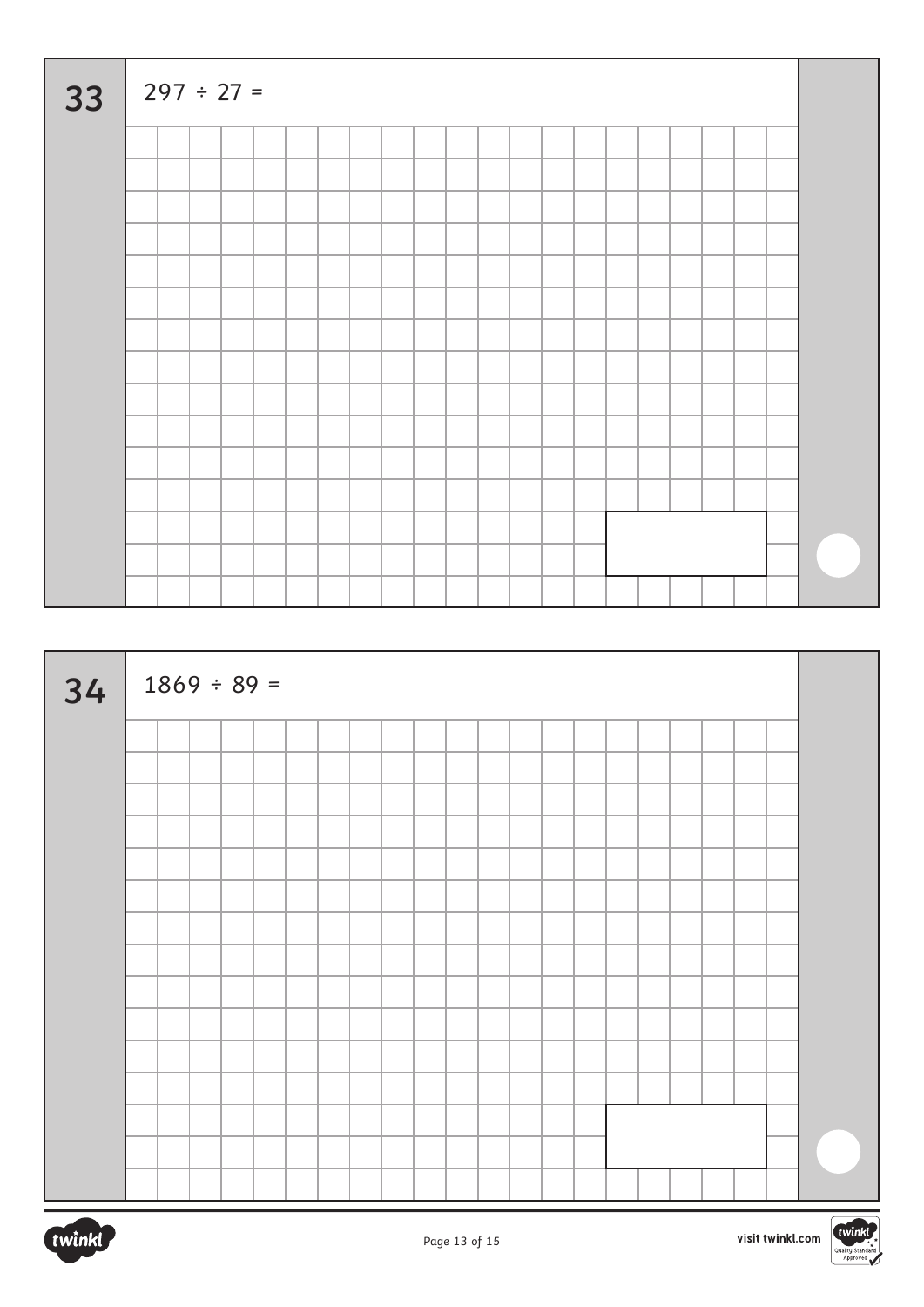| 35 |  | $2232 \div 93 =$ |  |  |  |  |  |  |  |  |  |
|----|--|------------------|--|--|--|--|--|--|--|--|--|
|    |  |                  |  |  |  |  |  |  |  |  |  |
|    |  |                  |  |  |  |  |  |  |  |  |  |
|    |  |                  |  |  |  |  |  |  |  |  |  |
|    |  |                  |  |  |  |  |  |  |  |  |  |
|    |  |                  |  |  |  |  |  |  |  |  |  |
|    |  |                  |  |  |  |  |  |  |  |  |  |
|    |  |                  |  |  |  |  |  |  |  |  |  |
|    |  |                  |  |  |  |  |  |  |  |  |  |
|    |  |                  |  |  |  |  |  |  |  |  |  |
|    |  |                  |  |  |  |  |  |  |  |  |  |
|    |  |                  |  |  |  |  |  |  |  |  |  |
|    |  |                  |  |  |  |  |  |  |  |  |  |
|    |  |                  |  |  |  |  |  |  |  |  |  |
|    |  |                  |  |  |  |  |  |  |  |  |  |
|    |  |                  |  |  |  |  |  |  |  |  |  |

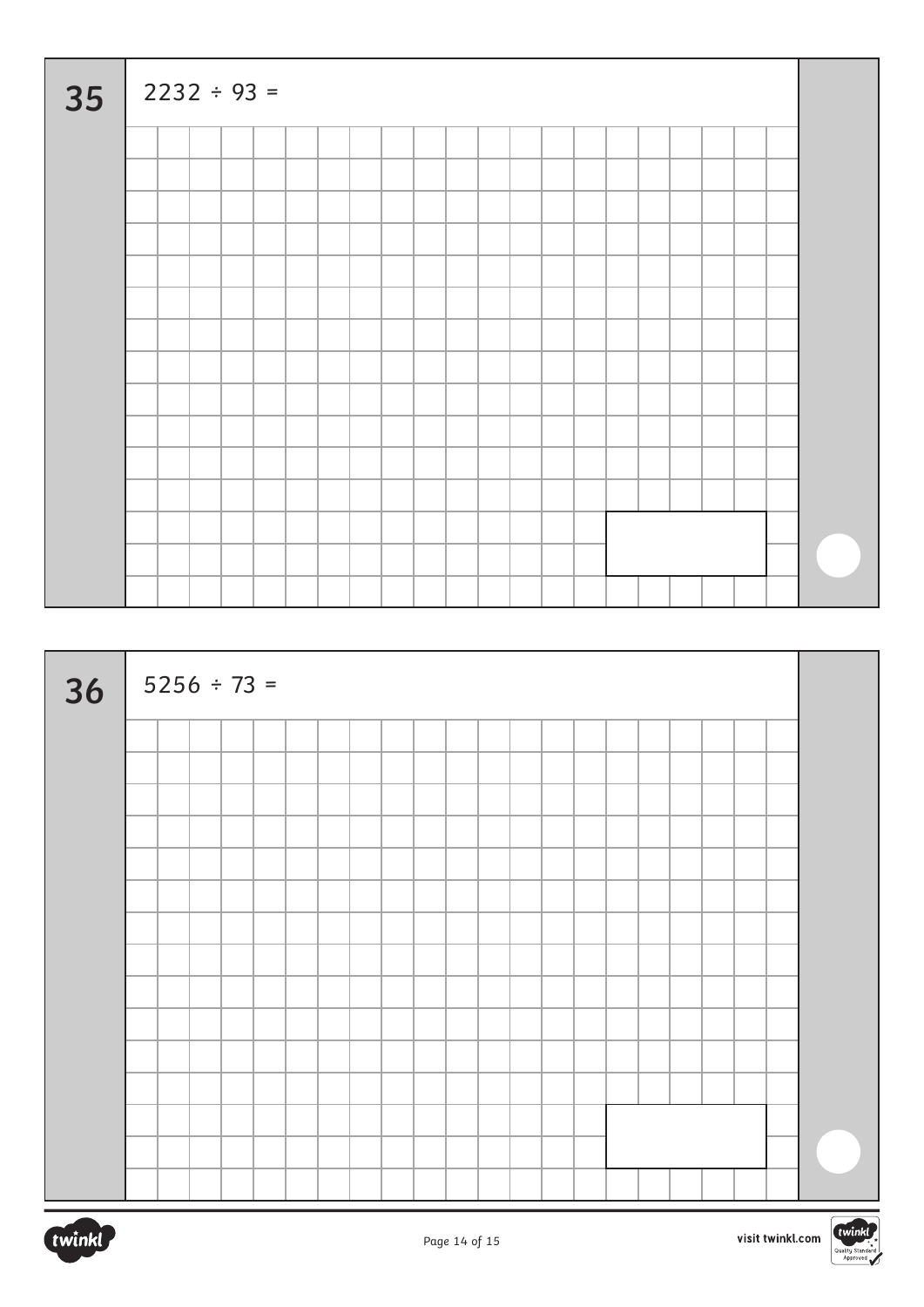# **Year 6 Arithmetic Quiz 3: Answers**

| 1.9    |         |        | 19. 240   |
|--------|---------|--------|-----------|
|        | 2. 25   |        | 20. 228   |
|        | 3. 49   |        | 21. 296   |
| 4. 8   |         |        | 22. 32096 |
|        | 5. 27   |        | 23. 20162 |
|        | 6. 125  |        | 24. 67164 |
|        | 7. 78   |        | 25. 32032 |
|        | 8. 1045 |        | 26. 78225 |
| 9. 0   |         |        | 27. 71474 |
| 10.0   |         | 28. 68 |           |
| 11. 61 |         | 29. 87 |           |
|        | 12. 261 |        | 30. 108   |
|        | 13. 288 | 31. 14 |           |
|        | 14. 192 | 32. 13 |           |
| 15. 90 |         | 33. 11 |           |
| 16. 70 |         | 34. 21 |           |
|        | 17. 224 | 35. 24 |           |
|        | 18. 168 | 36. 72 |           |

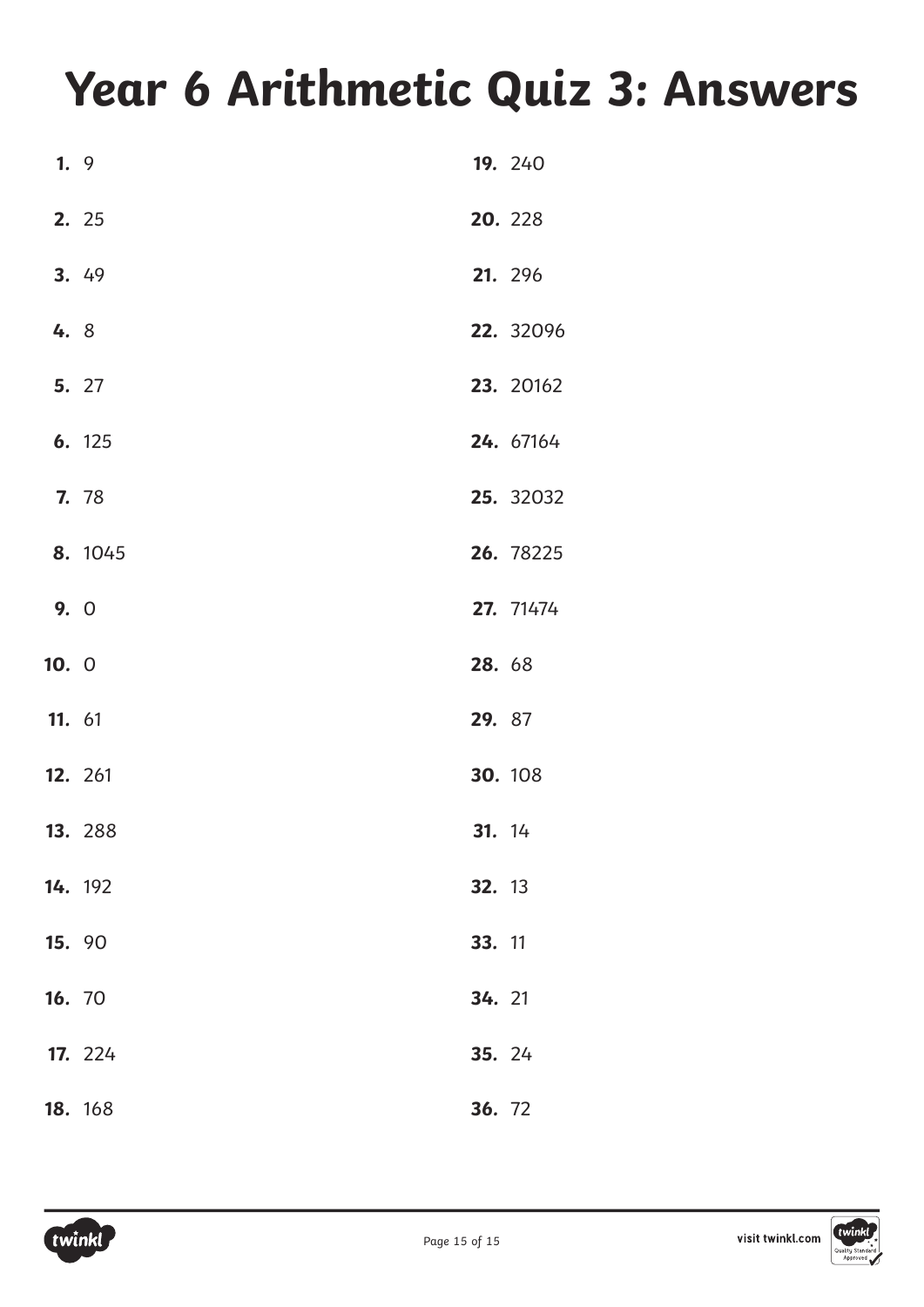# **Year 6 Arithmetic Quiz 3**

## **Multiply by 0 and 1, dividing by 1**

Multiply any number by 0, and the answer is 0.

```
51 \times 0 = 0
```
Multiply any number by 1, and the answer is the number.

 $51 \times 1 = 51$ 

Divide any number by 1, and the answer is the number.

 $51 \div 1 = 51$ 

### **Multiplying 3 numbers**

The numbers can be multiplied in any order. Multiply 2 numbers, then multiply the answer by the other number. This can be useful in making the subsequent calculation easier.

Multiply first

$$
7 \times 2 \times 4 = 28 \times 2 = 56
$$

### **Multiplication using formal methods**

#### **Multiplication by 1 digit**

- 1. Multiply  $9 \times 6 = 54$ . Write the 4 in the ones place and the 5 (tens) under the tens place. (It can sometimes be helpful to label the columns to label the columns 1, T, H)
- 2. Multiply  $4 \times 6 = 24$  (4 tens  $\times 6$  tens = 24 tens = 240). Add the carried 5 tens.  $24 + 5 = 29(24 \text{ tens} + 5 \text{ tens} = 29 \text{ tens})$ . Write the 9 in the tens and 2 in the hundreds place.

|                | $\overline{4}$ | 9 |  |
|----------------|----------------|---|--|
| $\pmb{\times}$ |                | 6 |  |
| $\overline{2}$ | 9              | 4 |  |
|                | 5              |   |  |

#### **Multiplication by 2 digits**

- 1. Calculate 4716 × 4 and write the answer in the first line under the calculation. (It can sometimes be helpful to label the columns 1, T, H, Th, TTh.)
- 2. Multiply  $6 \times 4 = 24$ . Write 4 in the ones place and the 2 above the tens place.
- 3. Multiply  $1 \times 4 = 4$  (1 ten x 4 ones = 4 tens). Add the 2 (tens),  $4 + 2 = 6$  (4 tens + 2 tens = 6 tens) and write 6 in the tens place.
- 4. Multiply  $7 \times 4 = 28$  (7 hundreds x 4 ones = 28 hundreds). Write the 8 in the hundreds place and the 2 above the thousands.

|   | $\chi^{\prime}$ | $\chi$         | $\chi^{\prime}$ | $\boldsymbol{\chi}$ |                  |  |
|---|-----------------|----------------|-----------------|---------------------|------------------|--|
|   |                 | $\overline{4}$ | $\overline{7}$  | $\mathbf{1}$        | $\boldsymbol{6}$ |  |
|   |                 |                |                 | $\mathbf{2}$        | $\overline{4}$   |  |
|   | $\mathbf{1}$    | $8\,$          | $8\,$           | $\boldsymbol{6}$    | $\overline{4}$   |  |
|   | 9               | $\overline{4}$ | 3 <sup>7</sup>  | $\overline{2}$      | $\mathbf 0$      |  |
| 1 | 1               | $\mathbf{3}$   | $\mathbf{1}$    | 8                   | $\overline{4}$   |  |
|   | $\mathbf{1}$    | $\mathbf{1}$   |                 |                     |                  |  |